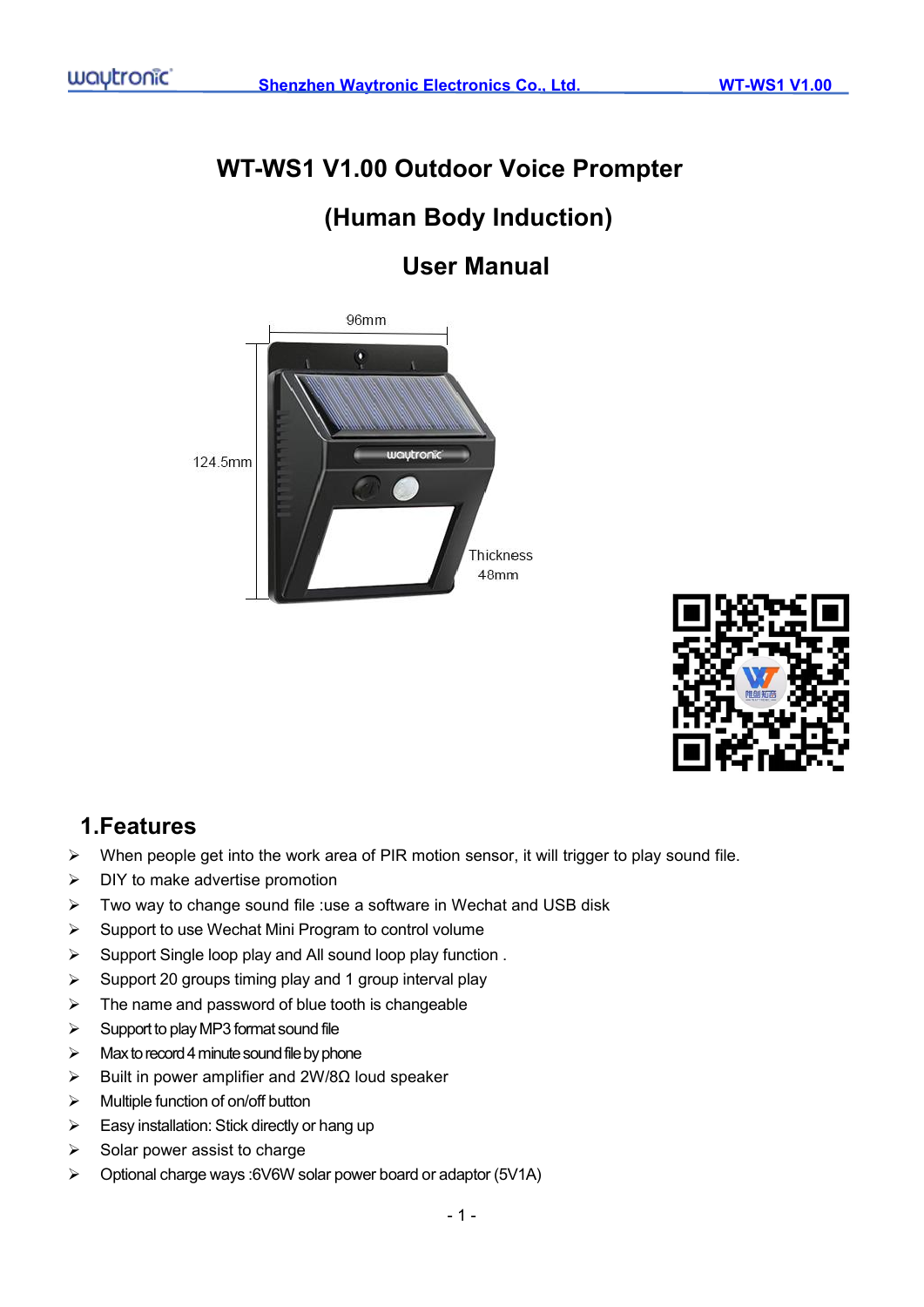## **2.Parameter**

|                               | Micro USB 5V/1A adaptor or 6V6W solar power board |         |  |  |  |
|-------------------------------|---------------------------------------------------|---------|--|--|--|
| Power supply                  | Build with 2000MAH Lithium battery                |         |  |  |  |
| <b>Charging Current</b>       | 860mA                                             |         |  |  |  |
|                               | Dormant mode<br>≤86uA                             |         |  |  |  |
|                               | Playing mode                                      | ≤362mA  |  |  |  |
| <b>Working Current</b>        | Standby mode                                      | ≤29.5mA |  |  |  |
| Sound file format             | MP3                                               |         |  |  |  |
| Speaker                       | 8Q/2W                                             |         |  |  |  |
| Working distance of motion    | $\leq$ 4 Meters                                   |         |  |  |  |
| sensor                        |                                                   |         |  |  |  |
| Voice level                   | $\leq$ 85dB(less than 1 meter)                    |         |  |  |  |
| Working distance of bluetooth | $≤10$ meters                                      |         |  |  |  |
| Code rate of sound file       | 8~320Kbps                                         |         |  |  |  |

## **3. Product display**

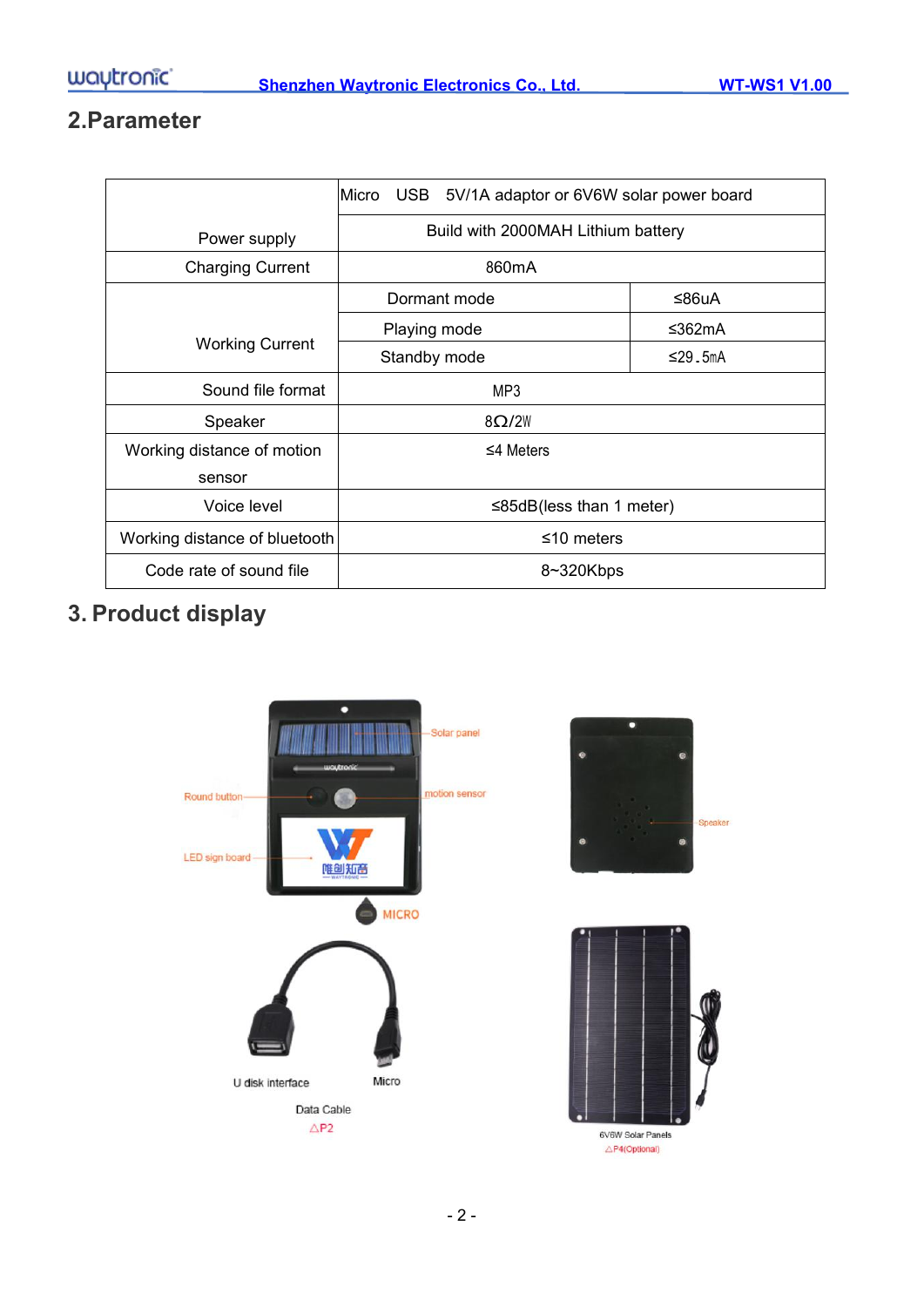| Button name   | Operation                 | <b>Function</b> | <b>LED Pane Mode</b>         |  |
|---------------|---------------------------|-----------------|------------------------------|--|
|               | Hold for 3 seconds        | Turn on         | Light for 3 seconds          |  |
|               | for 4 seconds<br>Hold     | Turn off        | Twinkle 3 times slowly       |  |
|               | Short press               | Adjust volume   | Twinkle one time when set up |  |
|               |                           | level           | volume level successfully    |  |
|               | Fast click 2 times        | Next song       | None                         |  |
|               | when playing              |                 |                              |  |
| On/off button | Fast click 3 times        | Turn on or turn | On / off                     |  |
|               | when playing              | off LED light   |                              |  |
|               | Plug USB disk first, then | Change sound    | Twinkly slowly               |  |
|               | hold to<br>turn on        | file            |                              |  |

### **4.How to change sound file**

1.Format your USB disk ,and then copy MP3 sound file in.

2.Plug USB disk into USB female side, and then plug the cable into Unit.

3.Hold On/off button for 3 seconds, then it will upload automatically ,LED light twinkly slowly at same time.

4.When upload is finish ,device will play sound file one time, then you can take out USB disk.

## **5.How to download the Wechat Mini Program**



Use Wechat to scan above QR code

## **6. How to connect Wechat Mini Program**

6.1: Open the blue tooth and GPS on your phone, then find the Mini program which the name is 'kingsound ' and open it, then press the green area to search device ,like bellow photo 1.

6.2: (1)Shaking your hands in front of PIR motion sensor,then you can find the Bluetooth which the name is'LE-WS1',then click to connect , and then enter password "000000",Like below photo 2 and photo 3.

(2)Second step is enter your Bluetooth page on your phone,then find "BT-WS1" and then connect it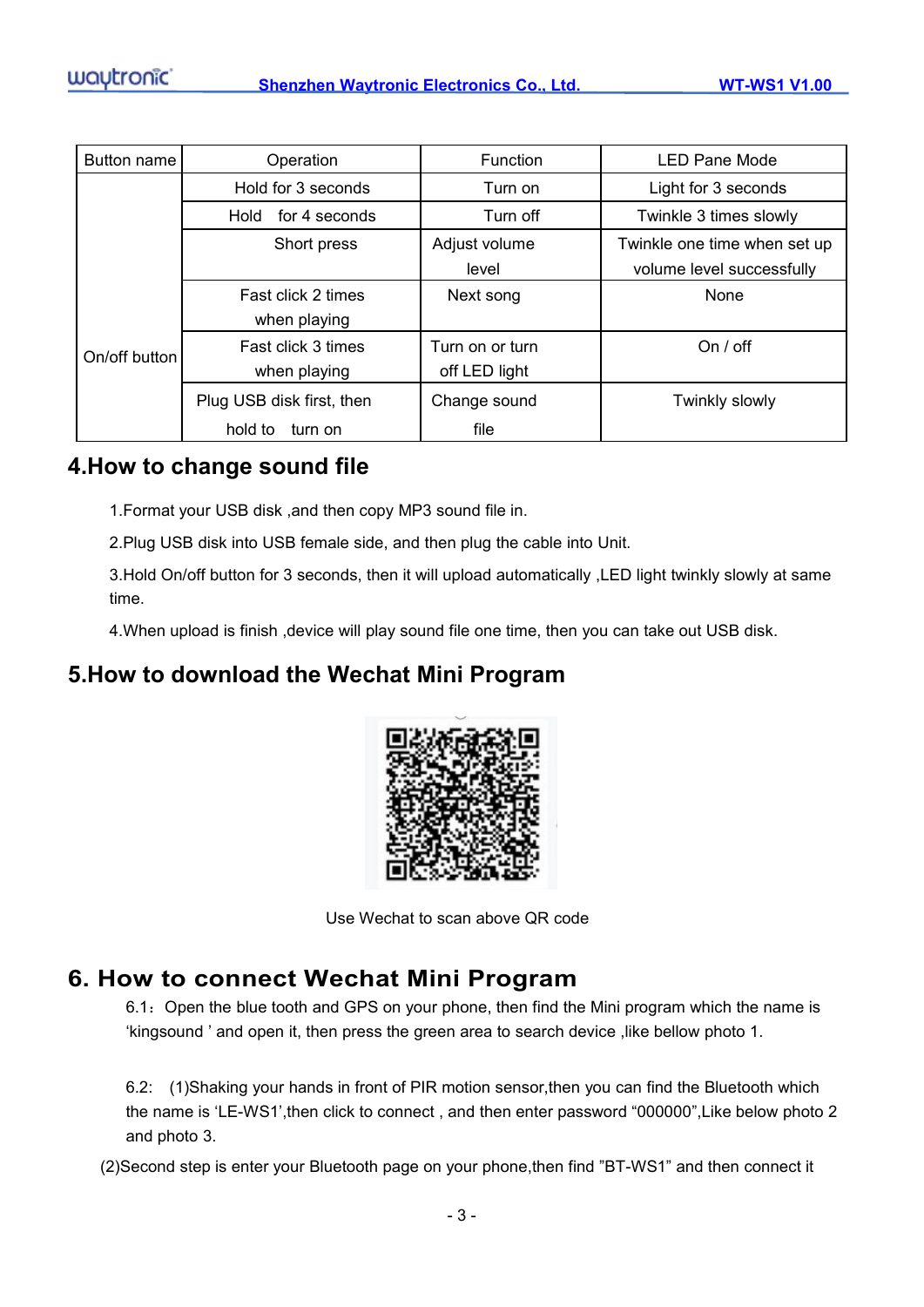

6.3(1)Change Audio file : press the "Change Audio" in main interface of Wechat Mini program once, then you will hear a "Di",then you only need to play the music which you want to change on your phone ,if you want to upload more files, just repeat above operation .

(2)Delete Audio File: press the "Audio manage"in the main interface ,you can chose delete last one or delete all .

| <b>WILL CMCC</b>          | 16:56                     | <b>术口70%■1</b>       | 特計ICMCC      | 16:56 | <b>* 5 70%</b>    |
|---------------------------|---------------------------|----------------------|--------------|-------|-------------------|
| 语音提示器                     |                           | $\odot$<br>œ         | く 语音提示器      |       | $\bullet$<br>FO.  |
| <b>Sensor Switch</b>      |                           |                      | 1   00000001 |       | Ð                 |
|                           | 00000002                  |                      | 2   00000002 |       | $_\text{}$        |
| $\overline{a}$            |                           | $\triangleright$     | 3   00000003 |       | $\circledast$     |
| щ×                        |                           | ■り<br>14             | 4   00000004 |       | $\bigcirc$        |
|                           |                           |                      | 5   00000005 |       | ₽                 |
| ツ゚<br><b>Trigger Mode</b> | ⊙<br>Play Mode            | Change Audio         |              |       |                   |
| 口<br>Audio Manage         | $\uparrow$<br>Change File | Customize            |              |       |                   |
|                           |                           |                      |              |       |                   |
| Control                   | ⊪<br>Timing               | $^{\circledR}$<br>Me | Delete last  |       | <b>Delete All</b> |

- 6.4(1) Option of how to trigger to play: This Product only support to use 'PIR motion sensor' to trigger,when you select it , please press "synchronize" in the bottom.
- (2) Option of the play mode: like bellow sheet, you can only select one mode, please press "synchronize" in the bottom after your selected .

| Trigger single playback | Only play one Audio file which select once, then stop to play |
|-------------------------|---------------------------------------------------------------|
| Trigger all playback    | Only play all Audio file in the list once, then stop to play  |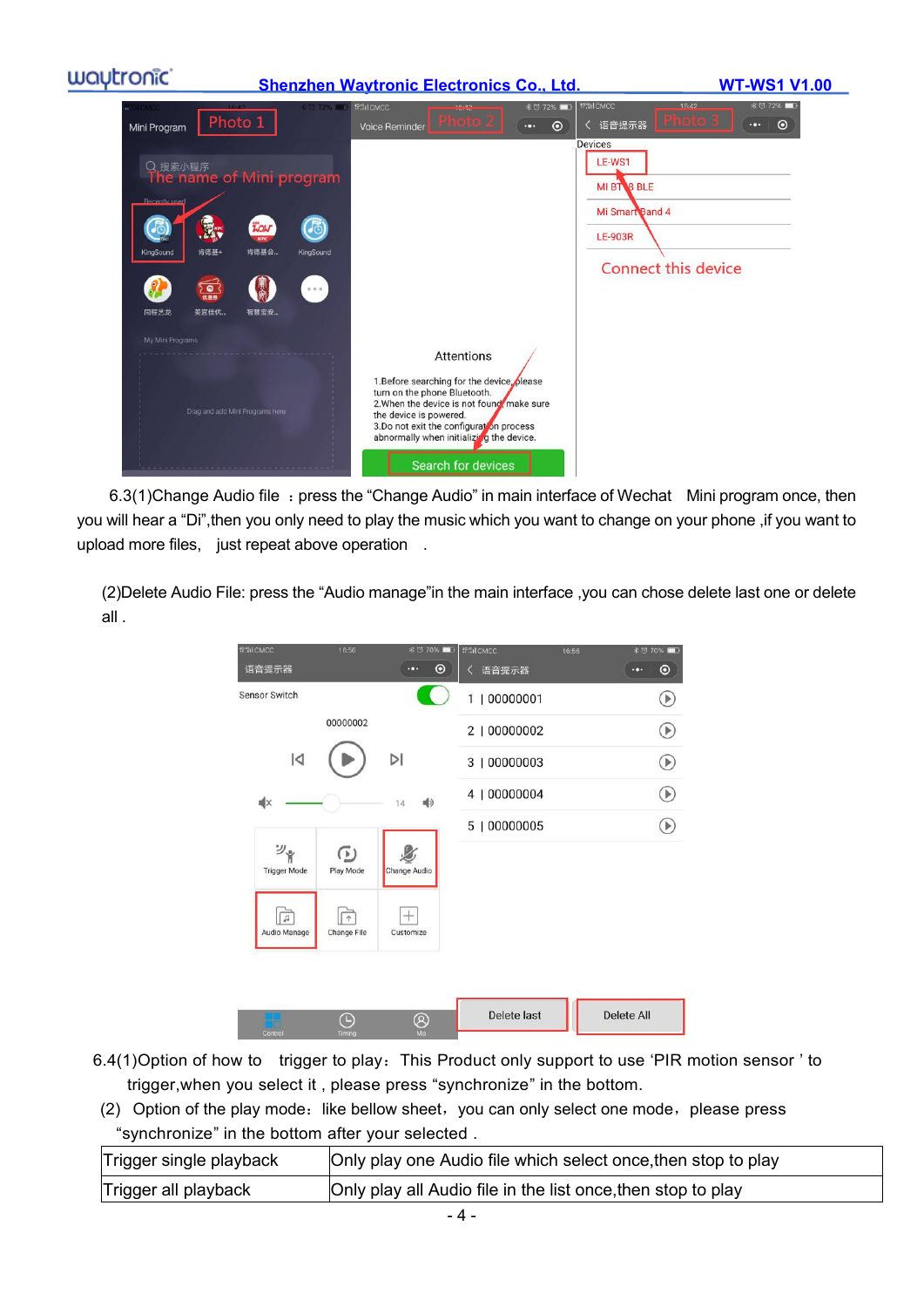| waytronic                   | <b>Shenzhen Wavtronic Electronics Co., Ltd.</b>                                                                               | <b>WT-WS1 V1.00</b> |  |  |
|-----------------------------|-------------------------------------------------------------------------------------------------------------------------------|---------------------|--|--|
| Single automatic loop       | When supply power, it will loop play one audio file which selected, again                                                     |                     |  |  |
| playback                    | and again (motion sensor does not work in this mode)                                                                          |                     |  |  |
| All automatic loop playback | When supply power, it will loop play all audio file on the list<br>$\alpha$ again (motion sensor does not work in this mode)) | again and,          |  |  |

| Trigger single playback           |  |
|-----------------------------------|--|
| Trigger all playback              |  |
| Single automatic loop playback    |  |
| All automatic loop playback       |  |
| Alarm status single loop playback |  |
| Alarm status all loop playback    |  |
| <b>Trigger mode</b>               |  |

#### **Note**:**Only works for when it does not set up Timing play and interval play**

6.5: Audio file listen (trail )

(1)press the play/pause button in wechat program interface,then you can hear.

(2)Press "Next " or "Previous" to change audio file

(3)Volume adjust : Slide the white dot to adjust . like bellow photos

|                           | 00000002    |                               |    |
|---------------------------|-------------|-------------------------------|----|
| <b>Previous</b><br>IЛ     |             | <b>Next</b><br>DI             |    |
| Ι×                        |             | $14 -$                        | ■り |
| シャ<br><b>Trigger Mode</b> | Play Mode   | Adjust volume<br>Change Audio |    |
| Audio Manage              | Change File | Customize                     |    |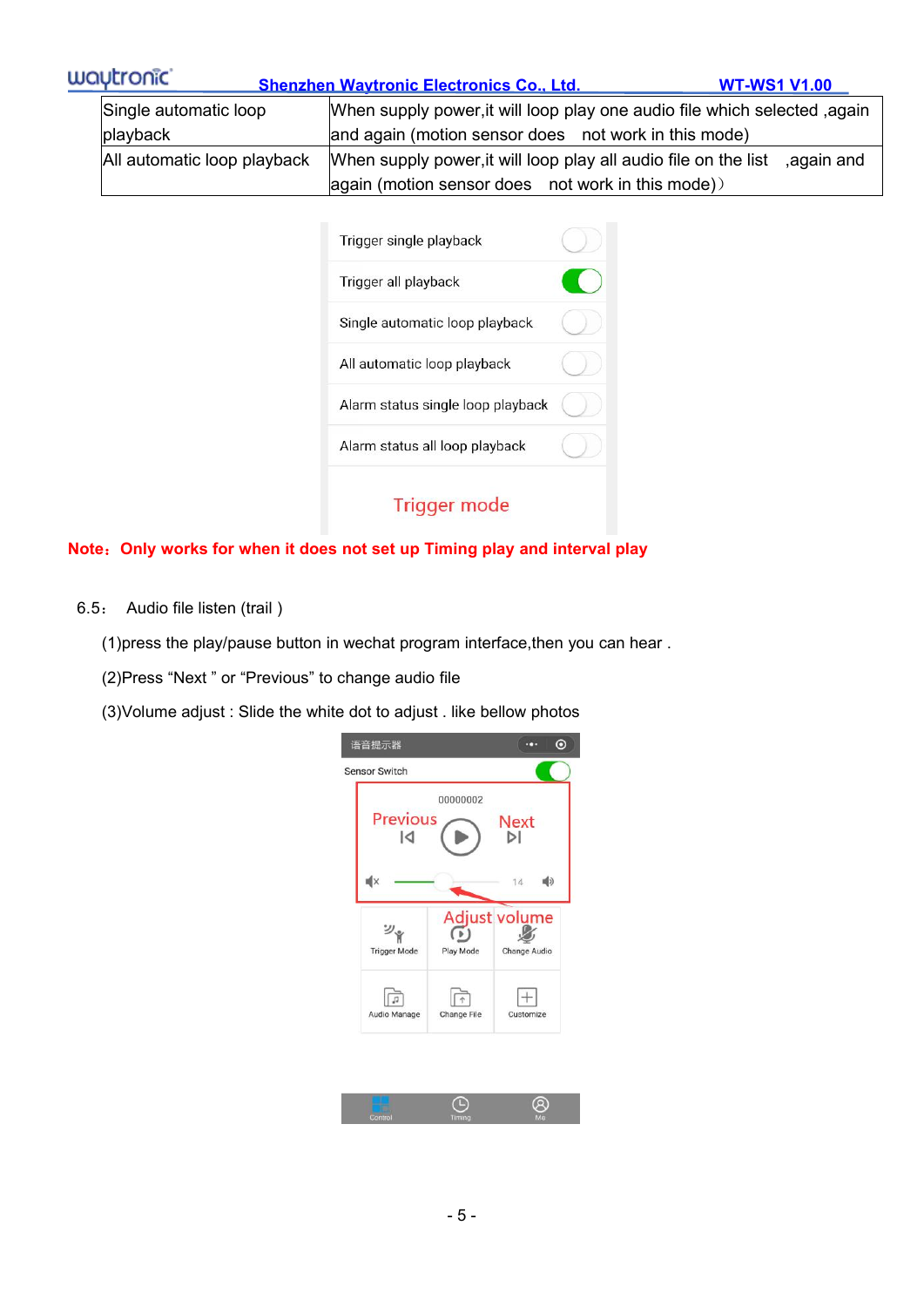## **7.How to set up timing play and Interval play**

**7.1:Press the the "Timing",you will see two option,one is Timing play,other one is Interval play ,like bellow photo 1 :**

## **Timing play**

(1)You will enterset up interface after press"timing play",like bellow photo2,you can: select which day of this week to play, select audio name(chose single loop play or all loop play, volume etc) , turn on or turn off the light panel,set up the start time and end time

(2)Press the audio name , You can select one audio file to play when you selected single loop in that time which set up ,like bellow photo 3

(3)Press the audio name, If you select all loop, then all file in your list willbe play again and again in that time which set up.like bellow photo 4.

| ※□图 45% ■□   #falcMCC<br><b>#SilCMCC</b><br><b>The Islands</b><br>$\odot$<br>语音提示器<br>$\cdots$              | <b>EMOTOR</b><br>〈 语音提示器<br>$\bullet$         | <b>ETH CMCC</b><br><b>XI 区 (PM 54% 图)</b><br>$\odot$<br>く 语音提示器 | <b>IMART</b><br>us : | <b>名包囲 55% DD</b><br>$\odot$<br>$\cdot \cdot$ | <b>12TH CMCC</b><br>く 语音提示器 | <b>料回圖 55%■D</b><br>10.14<br>$\cdot\cdot\cdot$<br>$\odot$ |
|-------------------------------------------------------------------------------------------------------------|-----------------------------------------------|-----------------------------------------------------------------|----------------------|-----------------------------------------------|-----------------------------|-----------------------------------------------------------|
| <b>OInterval Playback</b><br>Timed Playback                                                                 | Cancel                                        | OK<br>Cancel                                                    |                      | OK                                            | Cancel                      | OK                                                        |
|                                                                                                             | Repeat<br>Sun, Mon, Tue, Wed, Thu, Fri, Sat > |                                                                 | Custom               | All loop                                      | Custom                      | All loop                                                  |
|                                                                                                             | Audio name                                    | Volume >                                                        |                      | Single loop                                   |                             | All loop                                                  |
|                                                                                                             | Relay                                         | C<br>1   00000001                                               | $^{\circ}$           | Ø                                             |                             |                                                           |
|                                                                                                             | Start time                                    | 12:01<br>2   00000002                                           | $^{\circ}$           |                                               |                             |                                                           |
|                                                                                                             | End Time                                      | 22:00<br>3   00000003                                           | $^{\circledR}$       |                                               |                             |                                                           |
|                                                                                                             |                                               | 4   00000004                                                    | $^{\circ}$           |                                               |                             |                                                           |
|                                                                                                             |                                               | 5   00000005                                                    | $^{\circ}$           |                                               |                             |                                                           |
|                                                                                                             |                                               |                                                                 |                      |                                               |                             |                                                           |
| O Data Synchronize                                                                                          |                                               |                                                                 |                      |                                               |                             |                                                           |
| $\begin{array}{c} \n\text{D}\text{C} \\ \text{Control}\n\end{array}$<br>$\bigotimes_{M_{\Theta}}$<br>Timing | Tall in<br>Tall in<br>Tall 1                  | $\blacktriangleleft$<br>$\mathcal{C}^{\mathcal{C}}$             |                      | 16                                            | $\blacktriangleleft$        | 16                                                        |

## **Interval play**:

Press the the "Timing", you will see two option, one is Timing play, other one is interval play , like bellow photo 1.

(1)press "interval play" you will see photo 2, in this interface you can: select which day of this week to play, select audio name(choose single loop play or all loop play, volume etc) , turn on or turn off the light panel,set up the interval time

(2)Press the audio name , You can select one audio file to play when you selected single loop,then it will play that audio file one time first , then after 2 minutes (it is optional ) it will play once again , like bellow photo 3

(3)Press the audio name, if you choose all loop ,then it will play all audio file once in each interval time , Such as : if the interval time is 3 minute , then it will play 00000001 first ,after 3 minute, it will play 00000002,after 3 minute, it will play 00000003.like bellow photo 4.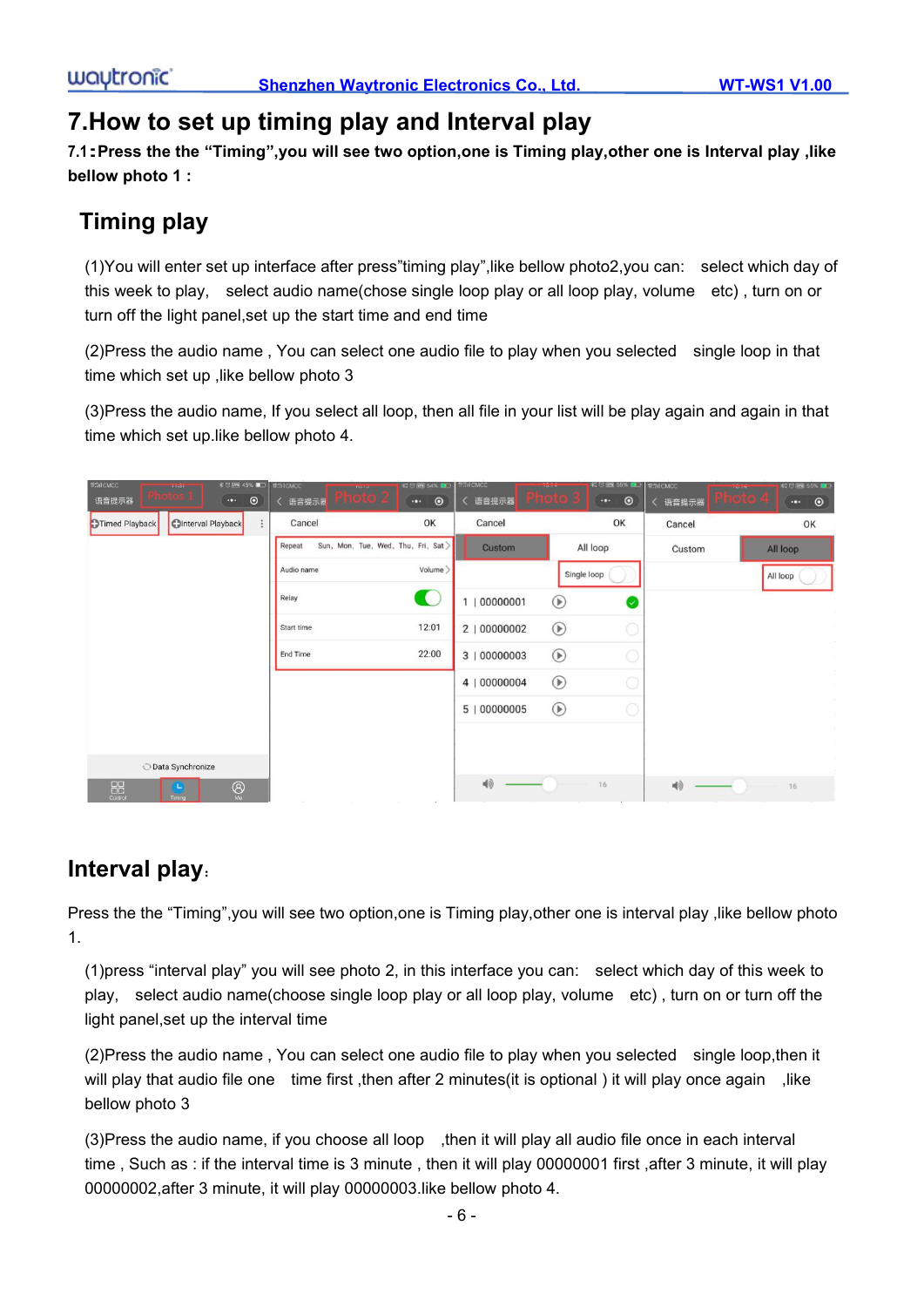| waytronic <sup>®</sup>                              | <b>Shenzhen Wavtronic Electronics Co., Ltd.</b>   |                              |                                             |                           | <b>WT-WS1 V1.00</b> |                                                        |        |                                                          |
|-----------------------------------------------------|---------------------------------------------------|------------------------------|---------------------------------------------|---------------------------|---------------------|--------------------------------------------------------|--------|----------------------------------------------------------|
| <b>#21CMCC</b><br><b>ALCOHOL:</b><br>语音提示器          | $80$ MM 45% $\blacksquare$<br>$\cdots$<br>$\odot$ | ICMCC *<br>语音提示器             | 300/301<br>$\odot$<br>$\cdot \bullet \cdot$ | <b>WALCAKE</b><br>く 语音提示器 |                     | 松口BM 55% BD 特別CMCC<br>$\odot$<br>$\cdot \bullet \cdot$ | 语音提示器  | <b>NI U 图 55% DE</b><br>$\odot$<br>$\bullet\bullet\circ$ |
| <b>OInterval Playback</b><br><b>DTimed Playback</b> |                                                   | Cancel                       | OK                                          | Cancel                    |                     | OK                                                     | Cancel | OK                                                       |
|                                                     |                                                   | Repeat                       | Sun, Mon, Tue, Wed, Thu, Fri, Sat >         | Custom                    | All loop            |                                                        | Custom | All loop                                                 |
|                                                     |                                                   | Audio name                   | Volume >                                    |                           | Single loop         |                                                        |        | All loop                                                 |
|                                                     |                                                   | Relay                        | $\bullet$                                   | 1   00000001              | $^{\circledR}$      | V                                                      |        |                                                          |
|                                                     |                                                   | Play Interval(Min)           | $\overline{2}$                              | 2   00000002              | $^{\circ}$          |                                                        |        |                                                          |
|                                                     |                                                   | $\left\langle \right\rangle$ |                                             | 3   00000003              | $^{\circ}$          |                                                        |        |                                                          |
|                                                     |                                                   |                              |                                             | 4   00000004              | $^{\circ}$          |                                                        |        |                                                          |
|                                                     |                                                   |                              |                                             | 5   00000005              | $^{\circ}$          |                                                        |        |                                                          |
|                                                     |                                                   |                              |                                             |                           |                     |                                                        |        |                                                          |
| O Data Synchronize                                  |                                                   |                              |                                             |                           |                     |                                                        |        |                                                          |
| $\frac{1}{20}$<br>Timing                            | $^{\circledR}$<br>Ma                              |                              |                                             | $\blacktriangleleft $     | 16                  |                                                        | 响      | 16                                                       |

## **7.2: Save settings: follow above 1 and 2 steps, press 'Ok' in top right side.**

**Note:**

1:if you want to Edit the setting ,then you can re-connect the device and press timing ,then glide screen ,you will see the settings you already synchronize .

2: Max to set up 20 groups timing play. .

3: only can set up 1 group interval play, the shortest interval time is 1 minute, longest interval time is 60 minute .

4: Interval play is in advance than timing play, it means timing play will not work if you set up interval play already .

#### **7.3: How to copy settings in plenty device**

(1) Press "three dot" next to interval play, choose "get document " ,you will save all settings of this device one phone ,after that ,you can connect other device and press the "three dot ",chose "Data store" you will copy previous settings in here ,and then you can edit ,then press "data synchronize" to send order to the product .

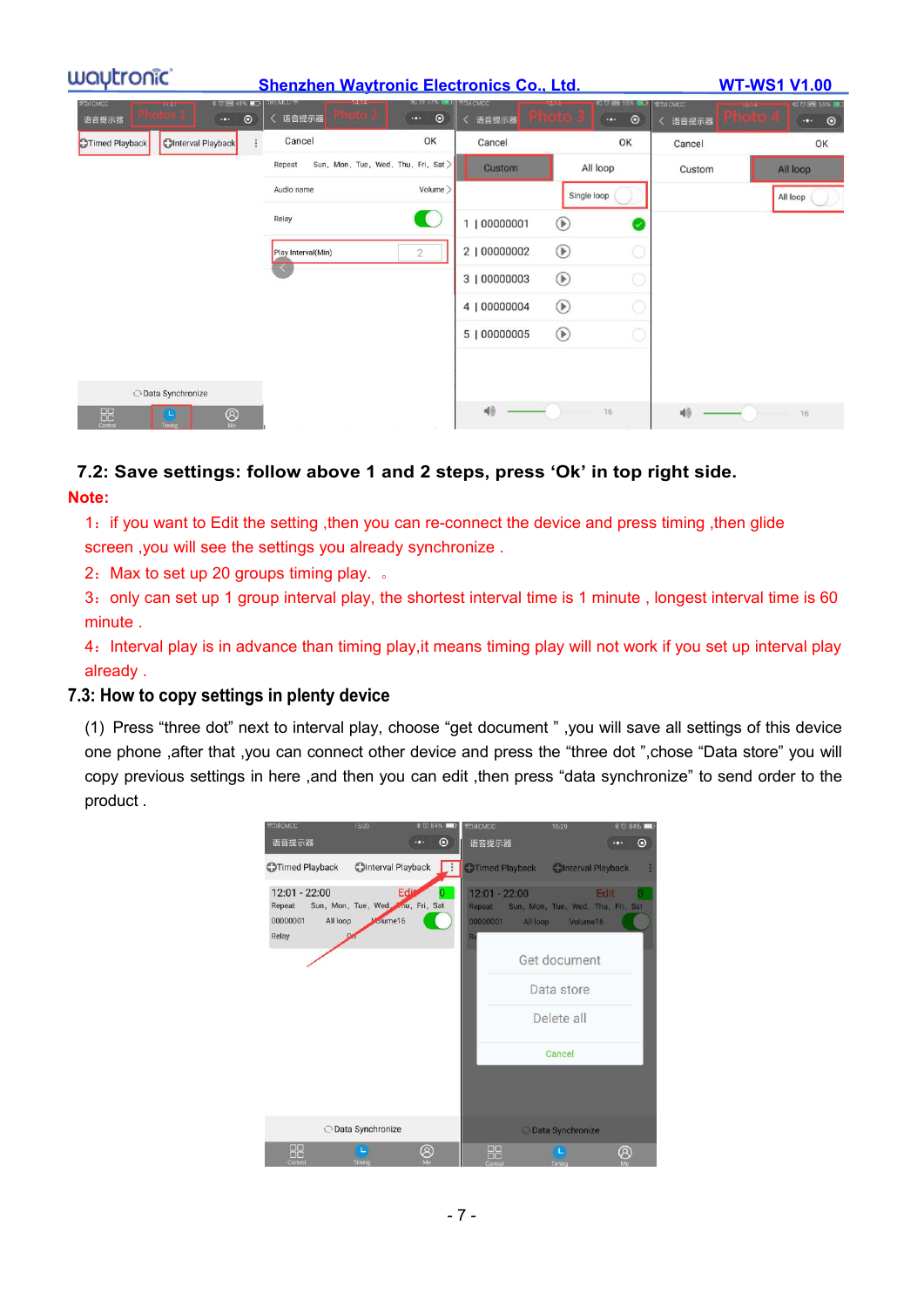Note:"Delete all" can works for the same product

#### **7.4. How to check the data of timing play and interval play in each product** :

(1)press time and then glide the screen ,then you can check.

(2)If you do not need timing play and interval play, you can enter timing interface ,and glide screen ,

press " get document" ,then press"delete all "

#### **8. How to change the name and password of Bluetooth**

(1)Press "Mine",and go to settings, and go to "Bluetooth Name",then you can re-set the name of Bluetooth .

(2)Press "Mine",and go to settings, and go to "change pass word ",then you can re-set the password of Bluetooth

### **Attention**

- 1,After finish above settings, you have to close the backstage of Wechat program,then the device will Execute all settings .
- 2,If you want to turn off the Wechat program ,you have toclose the backstage . 。
- 3,Android phone system must higher than 8.1 version .
- 4, If the temperature is higher than 33℃, motion sensor may not working properly.
- 5,Please do not install this product in front of AC or Fans
- 6,When you chose to use battery to supply power, then it will play wrong Audio file or do not work if the battery is too low.

### 9. **FAQ**

#### **Why the solar board charge very slow?**

A: (1) the solar board can only assist device to charge, then make the life of battery longer, please make sure that sun light Vertical irradiation on Solar board, at least 4 hours.

(2) ifyou want to put it in a environment which will trigger our device to play many time ,we suggest to use 6V6W solar board or adaptor to charge.

#### **Why can`t i use my own player to stop record on my phone?**

A: please use QQ player, and chose single play mode.

#### **Why the device do not play when triggered ?**

A: Please check if the volume level is mute.

#### **Why can not the Wechat program to change sound file**?

A: please kindly check if these two Bluetooth are connected successful

#### **Why is it playing even no people passing by**?

A: battery is too low will cause device playing even no people pass by , time to charge .